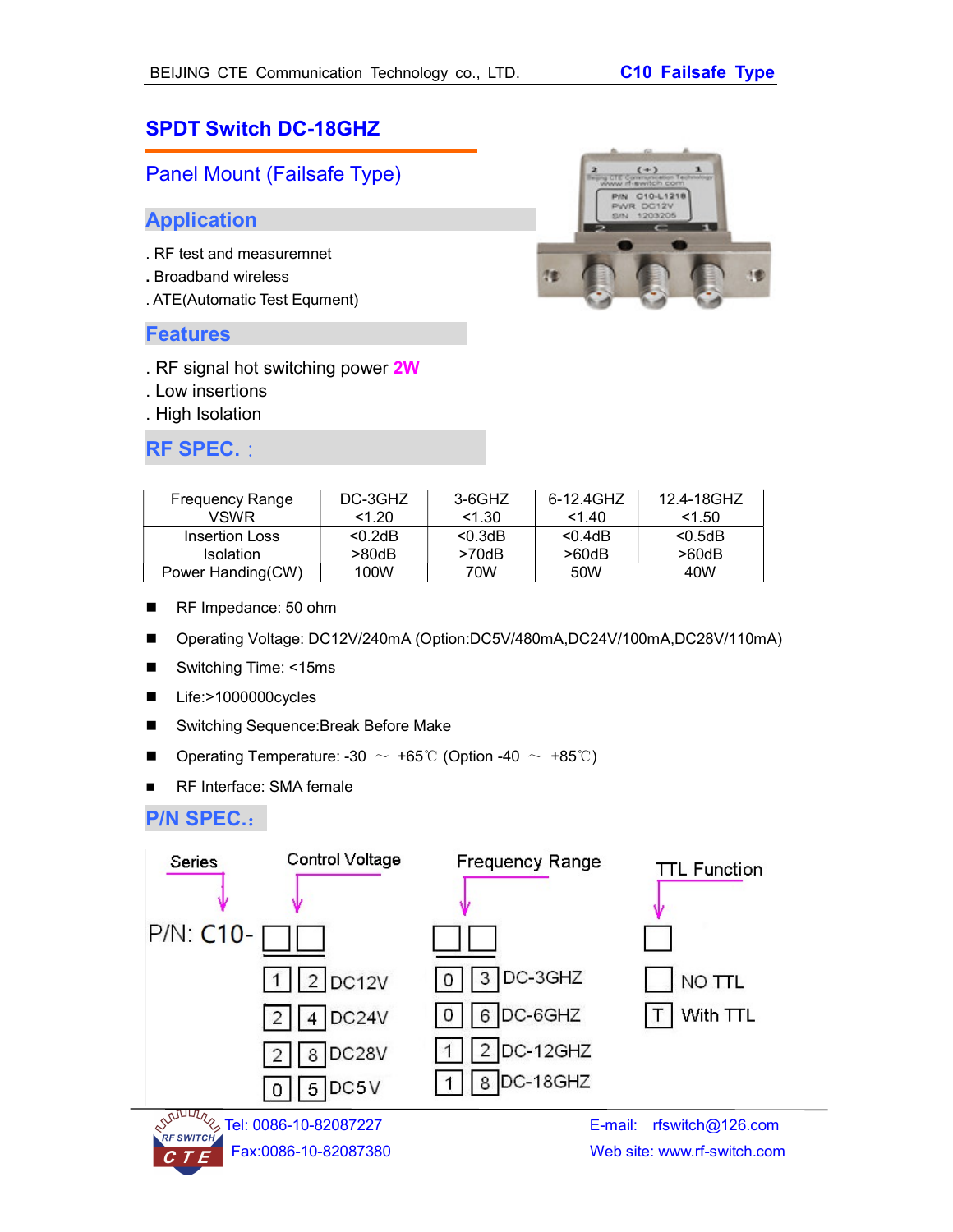# P/N Sample:

C10-1203 (SPDT Failsafe Type/DC12V/DC-3GHZ) C10-2418 (SPDT Failsafe Type/DC24V/DC-18GHZ) C10-1218T (SPDT Failsafe Type/DC12V/DC-18GHZ/带 TTL 控制)

# **Schemtic**

Voltage Control



| <b>Control Voltage</b> | C-NC | $C-NO$ |
|------------------------|------|--------|
| DC=12V (or others)     | OFF  | ΩN     |
| $DC=0V$                | ωN   | OFF    |

============================================================================

# With TTL Control



| TTI IN                   | C-NC | $\mathsf{C}\text{-}\mathsf{NO}$ |
|--------------------------|------|---------------------------------|
| Logic " $0$ " $(0-0.8V)$ | ON   | OFF                             |
| Logic "1" (2.5-5V)       | OFF  | ON                              |